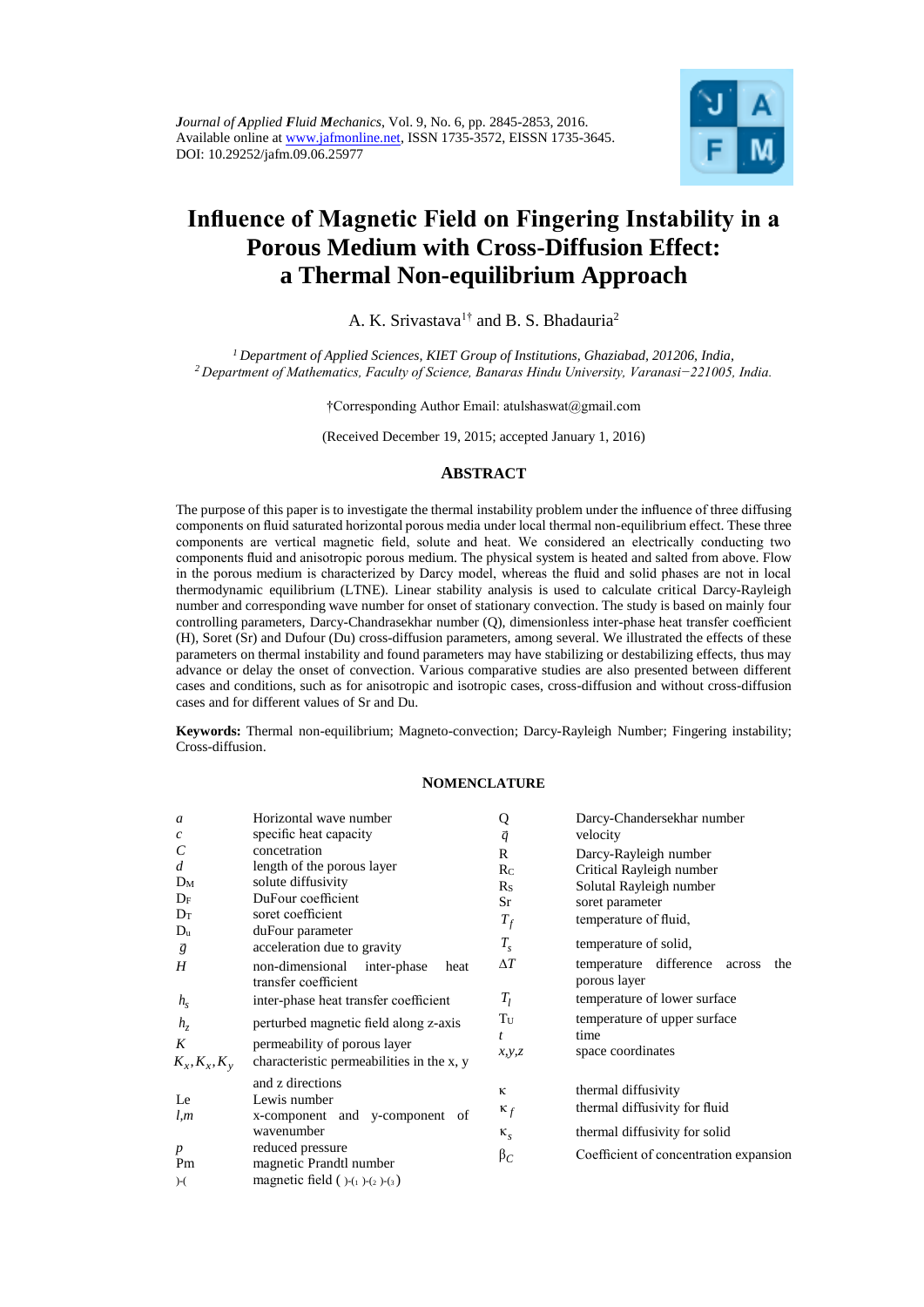| $\beta_T$              | coefficient of thermal expansion        | perturbation                                                                        |
|------------------------|-----------------------------------------|-------------------------------------------------------------------------------------|
| $\Lambda$              | magnetic viscosity                      | Ψ<br>amplitude of fluid concentration                                               |
| $\eta_f$               | fluid thermal conductivity ratio        | perturbation                                                                        |
| $\eta_s$               | solid thermal conductivity ratio        | Other symbols                                                                       |
| ε                      | porosity                                | d/dz<br>D                                                                           |
| $\mu$                  | dynamic viscosity of the fluid          | $\frac{\partial^2}{\partial x^2} + \frac{\partial^2}{\partial y^2}$<br>$\nabla_1^2$ |
| $\mu_m$                | magnetic permeability                   |                                                                                     |
| $\mathbf{v}$           | kinematic viscosity                     | <b>Subscripts</b>                                                                   |
| $\rho$                 | density of fluid                        | basic state<br>h                                                                    |
| $\rho_0$               | reference density                       | Critical<br>$\mathcal{C}$                                                           |
| $\gamma$               | porosity modified conductivity ratio    | Fluid                                                                               |
|                        | diffusivity ratio                       | S<br>Solid                                                                          |
| $\underset{\xi}{\chi}$ | anisotropy ratio                        |                                                                                     |
| $\Theta$               | amplitude of<br>fluid<br>temperature    | superscripts                                                                        |
|                        | perturbation                            | perturbed quantity                                                                  |
| Φ                      | amplitude<br>solid<br>of<br>temperature | dimensionless quantity<br>*                                                         |
|                        |                                         |                                                                                     |

## **1. INTRODUCTION**

B<sub>T</sub><br>
or coefficient of thermal expansion<br>
or magnetic visocsity<br>
magnetic visocsity<br>
fluid thermal conductivity ratio<br>
condition-<br>
going distributed by the fluid<br> *H<sub>PH</sub>*<br>
angenetic visocsity of the fluid<br>
or dynamic vis Double-diffusive convection in fluid-saturated porous media with thermo-diffusive effect is of practical interest in many engineering applications such as petrology, hydrology, solidification of binary alloys as well as many other applications, and well documented by Nield and Bejan (2013). When an imposed magnetic field is associated with doublediffusive convection in a fluid-saturated porous medium, then it has various applications in science, engineering and technology (Wallace *et al*. (1969)). One of the key importance of such type of convection is seen in petroleum reservoirs where the system comprises of both electrically inert solid and electrically conducting fluid phases. Due to its applications, as mentioned above, the problem has attracted many researchers to work in this field. Some of the recent literature in this area are: Sarvanan and Yamaguchi (2005), Bhadauria *et al*.(2008a,b,2010). Bhadauria *et al*. (2008 a, b, 2010) studied the effect of magnetic field on thermal modulated convection in porous medium. Specially in the paper of (2010), the present authors have studied the effect of thermal modulation in doublediffusive magneto-convection.

According to fact that the fluid density depends on solute concentration, it leads to a competition between thermal and compositional gradients. So it is obvious to ask what will happen when crossdiffusion takes place in double-diffusive magnetoconvection? In a system where three diffusing properties (magnetic field, solute, heat) are present, instabilities can occur only if at least one of the component is destabilizing. In the present paper, we are attempting to answer the above question. Lots of work is available on the onset of double-diffusive convection in a porous medium with cross-diffusion effects (Nield and Bejan (2013)). Thermal convection in a binary fluid driven by the Soret and DuFour effects, has been investigated by Knobloch (1980). He has shown that the equations are identical to the thermo-solutal problem except for a relation between the thermal and solute Rayleigh numbers. The double diffusive convection in a porous medium in the presence of Soret and DuFour coefficients has

been analyzed by Rudraiah and Malashetty (1986). It is important to mention that most of the work related to double-diffusive convection with and without cross-diffusion is considered when system is heated and salted from below. What will happen if we consider the case of heating and salting from above? From the available literature, it can be stated that due to its occurrence in many situations such as in oceanography, it is matter of attraction for researchers. In this case double-diffusive convection differ from classical Rayleigh Be´nard convection. There is two fundamental new flow structures can appear: layers and fingers. Fingers are vertically oriented long and narrow regions of up or down welling fluid which can occur if the fluid property with large diffusion coefficient (for example temperature) imposes a stability gradient on the fluid, whereas the property with the small diffusion coefficient (the salt concentration in oceanography) is unstably stratified (Huge and Tilgner (2010)). A study of convective instability in a fluid mixture heated from above with negative separation ratio (Soret coefficient) was performed experimentally by La Porta and Surko (1998). This topic is well documented in the Huge and Tilgner (2010) and reference of it.

Thermal equilibrium is assumed between solid porous matrix and saturated fluid in most of the available literatures related to thermal convection in porous media. But for sufficiently large Rayleigh number or rapid heat transfer for high speed flow, it can be expected that the equilibrium will break down, so that the respective local mean values of the temperature of solid and fluid phases are not same. Local thermal non-equilibrium (LTNE) state will be more suitable than local thermal equilibrium (LTE) state in this situation. A two-phase model for energy equations was well documented in the book of Nield and Bejan (2013). Rees and Pop (2005), Banu and Rees (2002), Rees *et al*. (2008) have investigated thermal non-equilibrium effect on natural convection in horizontal porous layer. Recently Kuznetsov *et. al*. (2015) is investigated analytically, the effect of local thermal non-equilibrium on the onset of doublediffusive convection in a porous medium consisting of two horizontal layers, each internally heated.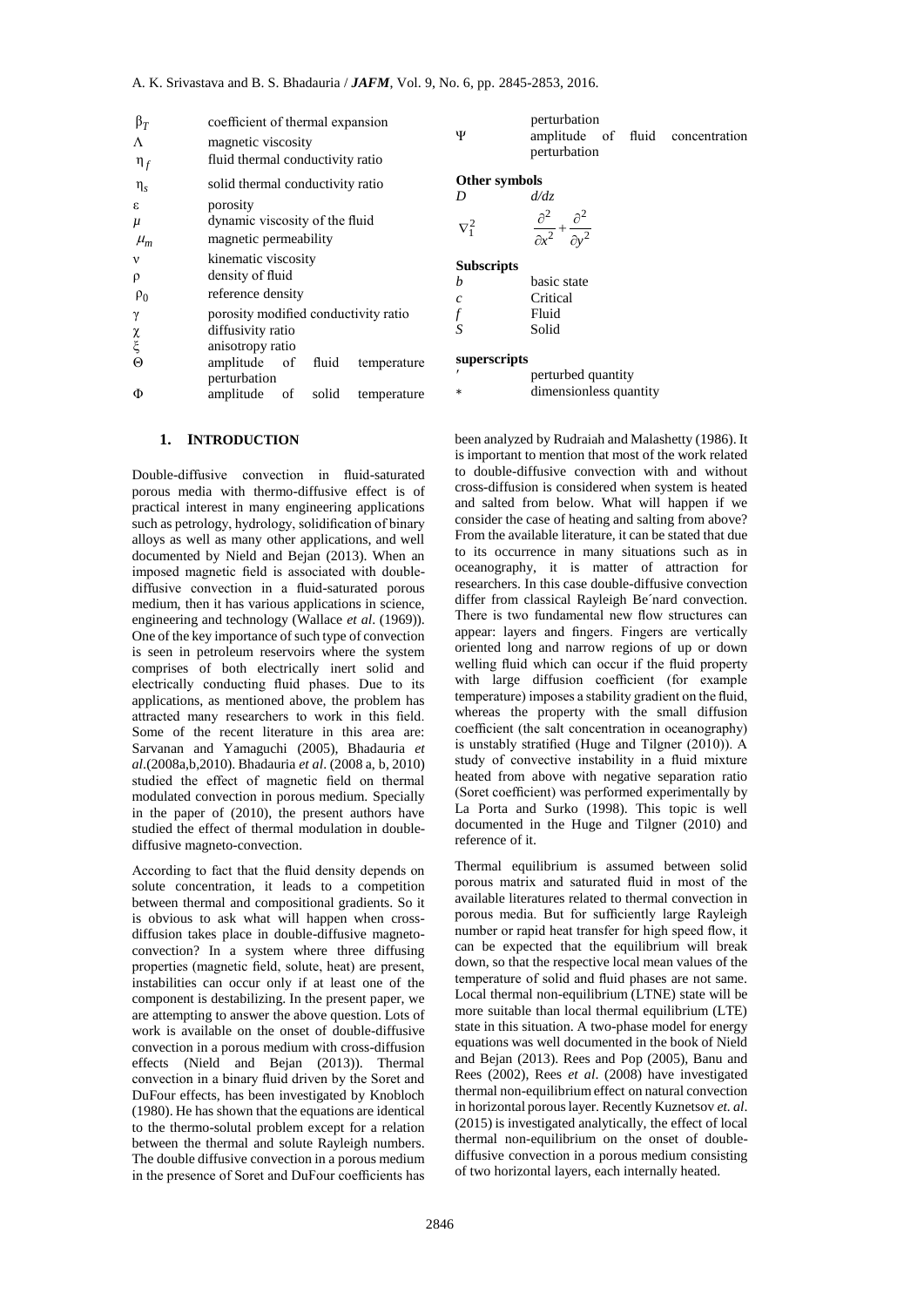It is also noticeable that most of works related to convective flow with LTNE effect have dealt with mechanical and thermal isotropic case. Mechanical term is used in the sense when porous matrix allow fluid flow with same permeability in all possible directions. Whereas thermal term indicates that heat is equally distributed in all possible directions in fluid as well as solid. However, in many practical situations the porous materials are anisotropic in their mechanical and thermal properties. Onset of thermal convection in horizontal porous layer with anisotropic permeability was first investigated by Castinel *et al*. (1974). Later on Epherre (1975) extended the stability analysis to media with anisotropic thermal diffusivity. Malashetty *et al*. (2005) investigated onset of convection in an anisotropic porous medium under LTNE effect, when porous medium is heated from below. The effect of mechanical and thermal anisotropic on the stability of gravity driven convection in rotating porous media in the presence of thermal nonequilibrium is investigated by Govender and Vadasz (2007). They considered the physical system heated from below.

The idea of this paper is influence by the recent work of Saravanan and Jegajothi (2010) and Srivastava *et al*. (2011). In the first paper, they have investigated the stationary fingering instability in a nonequilibrium porous medium with coupled molecular diffusion. They focused on the effects of crossdiffusion parameters and inter-phase heat transfer coefficient. Where as in the second paper, authors presented impact of magnetic field and anisotropic effect on onset of convection in horizontal porous media. A question arise, what will happen if we consider the magnetic field effect (i.e. three diffusing components) with mechanical and thermal anisotropic properties Motivated by the importance and impact of three diffusing components with more realistic anisotropic condition on the onset of convection, we would like to investigate the problem theoretically in this article. An outline of the paper is as follows. In section 2, the mathematical formulation and solution of the physical problem are given. Linear stability analysis presented in section 3. Results and discussions are reported in section 4. Finally, some important features of the analysis are concluded in section 5.



**Fig. 1. Schematic of physical configuration.**

#### **2. GOVERNING EQUATIONS**

We consider an electrically conducting two component fluid-saturating anisotropic porous

layer of depth d, which is heated and salted from above confined between two parallel horizontal planes at  $z = 0$  and  $z = d$ . Cartesian coordinates have been taken with the origin at the bottom of the porous medium, and the z-axis vertically upwards. The surfaces are extended infinitely in x and y directions and maintained at a constant gradient ∆*T* and salinity ∆*S* across the porous layer. A constant magnetic field  $\overrightarrow{\mathcal{K}}_b = \mathcal{K}_b \hat{k}$  is maintained externally in the vertical upward direction. We use a two-phase model for heat equation with separate thermal conductivities for the solid and fluid phases respectively, because the solid and liquid phases of the medium are considered not to be in local thermal equilibrium. A schematic digram of physical configuration of the problem has been shown in Fig. 1. Under the Boussinesq approximation, the dimensional governing equations for the study of magneto-convection in an electrically conducting-fluid-saturated anisotropic porous layer are:

$$
\nabla \cdot \vec{q} = 0,\tag{1}
$$

$$
\nabla. - (=0,\t\t(2)
$$

$$
\frac{1}{\rho_0} \nabla P + \frac{\rho_f}{\rho_0} \vec{g} - vK.\vec{q} + \frac{\mu_m}{\rho_0} \vec{y} - (\nabla \vec{y}) - (\rho_0) \tag{3}
$$

$$
\varepsilon(\rho_f c_f) \frac{\partial T_f}{\partial t} + \rho_f c_f (\vec{q}.\nabla) T_f = \nabla(\varepsilon \kappa_f \nabla T_f)
$$
  
+ 
$$
D_f \nabla^2 C + h_s (T_s - T_f),
$$
 (4)

$$
(1 - \varepsilon)(\rho_s c_s) \frac{\partial T_s}{\partial t} = \nabla ((1 - \varepsilon)\kappa_s \nabla T_s) - h_s (T_s - T_f),
$$
\n(5)

$$
\varepsilon \frac{\partial C}{\partial t} + (\vec{q} \cdot \nabla) C = \varepsilon D_m \nabla^2 C + \varepsilon D_T \nabla^2 T_f, \qquad (6)
$$

$$
\frac{\partial \vec{r}}{\partial t} + \vec{q}.\nabla \vec{r} - \vec{r} - \vec{r}.\nabla \vec{q} = \eta \nabla^2 \vec{r}.
$$
 (7)

The constants and variables in the above equations have their usual meanings and are given in the nomenclature. The relation between the reference density and temperature is given by

$$
\rho_f = \rho = \rho_0 [1 - \beta_T (T_u - T_f) + \beta_C (C_u - C_f)].
$$
 (8)

where  $\beta_T > 0$  and  $\beta_C > 0$  are the coefficient of thermal and concentration expansions, respectively. The boundary conditions are

$$
T_f = T_S = T_l, C = C_l \text{ at } z = 0 \text{ and } T_f = T_S = T_u,
$$
  

$$
C = C_u \text{ at } z = d.
$$
 (9)

Eqs.  $(1) - (7)$  may be non-dimensionalised using the transformation

$$
(x, y, z) = d(x^*, y^*, z^*), (u, v, w) = \left(\frac{\varepsilon \kappa_{fz}}{(\rho_f c_f) d}\right) (u^*, v^*, w^*)
$$

$$
p = \left(\frac{\kappa_{fz} \mu}{(\rho_f c_f) K_z}\right) p^*, T_f = \Delta T T_f^*, T_s = \Delta T T_s^*
$$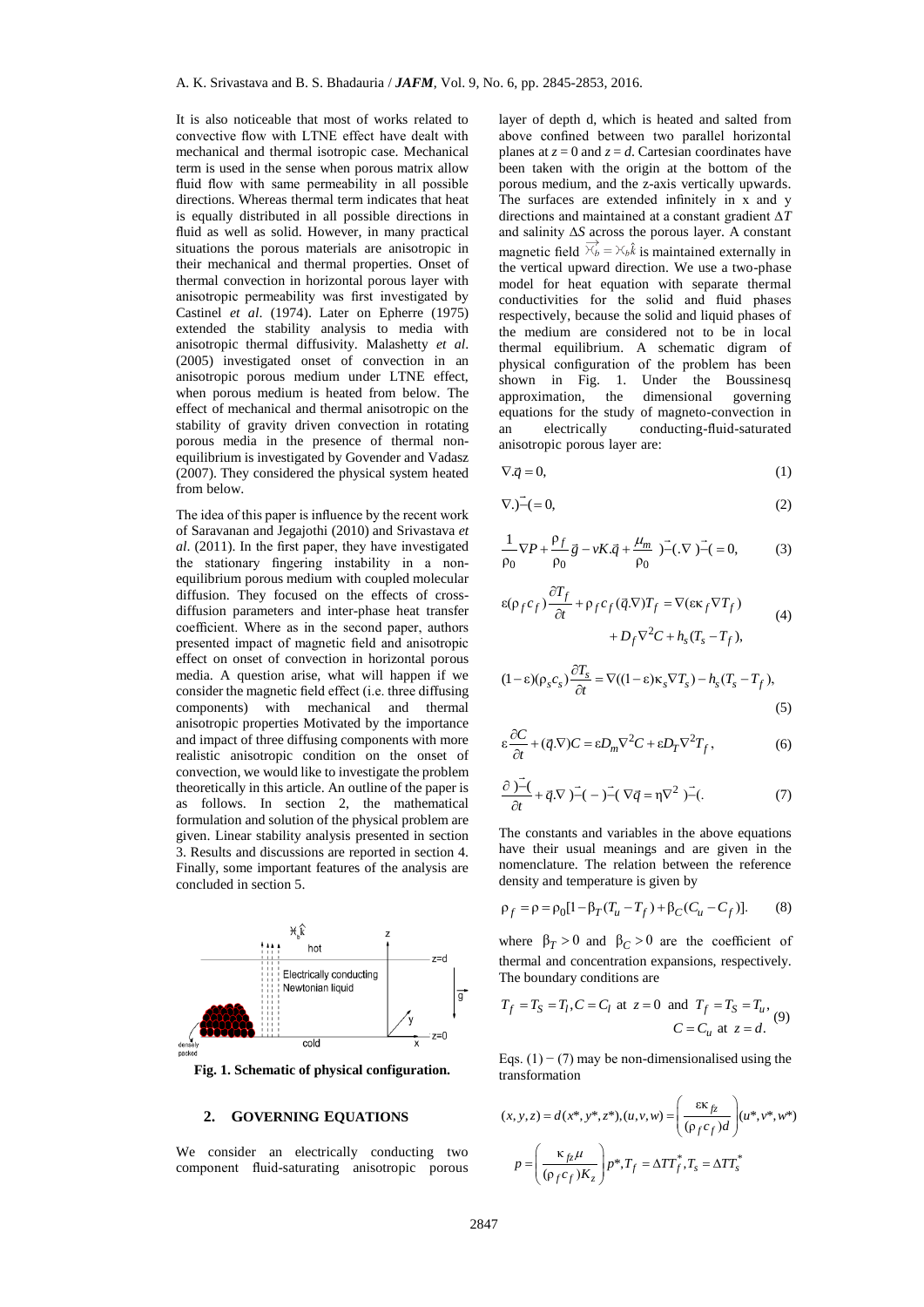$$
C = \Delta CC^*, -(-) - (b) - {^*, t = \left(\frac{d^2(\rho_f c_f)}{\kappa_{fc}}\right)} t^* \tag{10}
$$

where ′∗′ refers to the non-dimensional quantity. Taking the curl twice of momentum equation and considering its z-component, after dropping the asterisk, we get

$$
\left(\nabla_1^2 + \frac{1}{\xi}D^2\right)w = -RV_1^2T_f + R_S\nabla_1^2C + QPm\nabla^2Dh_z,
$$
\n(11)

$$
\frac{\partial T_f}{\partial t} + w \frac{\partial T_f}{\partial z} = \eta_f \nabla_1^2 T_f + \frac{\partial^2 T_f}{\partial z^2} + Du \frac{R_S}{R} (\nabla_1^2 + D^2) C + H(T_s - T_f),
$$
\n(12)

$$
\chi \frac{\partial T_s}{\partial t} = \eta_s \nabla_1^2 T_s + \frac{\partial^2 T_s}{\partial z^2} - \gamma H (T_s - T_f), \tag{13}
$$

$$
\frac{\partial C}{\partial t} + w \frac{\partial C}{\partial z} = \frac{1}{\text{Le}} (\nabla_1^2 + D^2) C \n+ \frac{\text{SrR}}{R_s \text{Le}} (\nabla_1^2 + D^2) T_f,
$$
\n(14)

$$
\frac{\partial h_z}{\partial t} - \frac{\partial w}{\partial z} = \text{Pm} \nabla^2 h_z.
$$
 (15)

together with the boundary conditions

$$
T_f = T_S = C = 0
$$
 at  $z = 0$  and  $T_f = T_S = C = 1$ ,  
at  $z = 1$ . (16)

where

$$
C = \Delta CC^*, - (z) - (z) - (z) - (z) = (z) - (z) + (z) = \left(\frac{d^2(\rho_f c_f)}{\kappa_{fc}}\right)r^*
$$
 (10)  
\nwhere 'x' refers to the non-dimensional quantity.  
\nTaking the curl twice of momentum equation and  
\nconsidering its z-component, after dropping the  
\nsetsisk, we get  
\n
$$
\left(\nabla_1^2 + \frac{1}{\xi}D^2\right)w = -RV_1^2T_f + R_S\nabla_1^2C + QPm\nabla^2Dh_z,
$$
(11)  
\n
$$
\int_{\tau}^{\tau} + w \frac{\partial T_f}{\partial z} = \eta_f \nabla_1^2T_f + \frac{\partial^2 T_f}{\partial z^2} + D\mathbf{u} \frac{R_S}{R}(\nabla_1^2 + D^2)C + H(T_s - T_f),
$$
(12)  
\n
$$
\frac{\partial T_s}{\partial t} = \eta_s \nabla_1^2T_s + \frac{\partial^2 T_s}{\partial z^2} - \gamma H(T_s - T_f),
$$
(13)  
\n
$$
\frac{\partial C}{\partial t} + w \frac{\partial C}{\partial z} = \frac{1}{Le}(\nabla_1^2 + D^2)C
$$
(14)  
\n
$$
+ \frac{SrR}{R_sLe}(\nabla_1^2 + D^2)T_f,
$$
(15)  
\n
$$
\frac{\partial h_z}{\partial t} - \frac{\partial w}{\partial z} = Pm\nabla^2h_z.
$$
(15)  
\n
$$
\text{cogether with the boundary conditions}
$$
  
\n
$$
T_f = T_S = C = 0 \text{ at } z = 0 \text{ and } T_f = T_S = C = 1,
$$
  
\nat z = 1.  
\n
$$
\text{cusp}
$$
  
\n
$$
Q = \frac{\mu_m \gamma R_s}{\kappa_f}, \xi = \frac{K_x}{K_z}, H = \frac{h_s d^2}{\kappa_{fc}}, D\mathbf{u} = \frac{D_f \beta_T}{\kappa_{fc}},
$$
  
\n
$$
Q = \frac{\mu_m \gamma R_s}{P_m}, \xi = \frac{K_x}{K_z}, H = \frac{h_s d^2}{\kappa_{fc}}, D\mathbf{u} = \frac{D_f \beta_T}{\kappa_{fc}},
$$
  
\n

are the Darcy-Rayleigh number, solutal Rayleigh number, Darcy-Chandrasekhar number, magnetic Prandtl number, non-dimensional inter-phase heat transfer coefficient, Dufour parameter, Lewis number, Soret parameter, porosity modified conductivity ratio and diffusivity ratio. Eqs. (11)  $-$ (16) allow a basic conduction state given by

$$
\overline{q}_b = (0,0,0), T_{fb} = T_{sd} = C_b = z \tag{18}
$$

Combining Eqs. (11) and (15), we get

$$
\left[ \left( \nabla_1^2 + \frac{1}{\xi} D^2 \right) \left( \frac{\partial}{\partial t} - P m \nabla^2 \right) - Q P m \nabla^2 D^2 \right] w +
$$
  
\n
$$
R \left( \frac{\partial}{\partial t} - P m \nabla^2 \right) \nabla_1^2 T_f
$$
  
\n
$$
- R \left( \frac{\partial}{\partial t} - P m \nabla^2 \right) \nabla_1^2 C = 0.
$$
\n(19)

#### **3. LINEAR STABILITY ANALYSIS**

We are concerned only with finding thresholds for the onset of convection, hence, it is sufficient to intigate the stability of the basic state by linear analysis. We perturbed the basic state by considering the infinitesimal perturbations. The perturbation variables are defined as:

$$
[w, T_f, T_s, C] = [0, T_{fB}, T_{sB}, C_B] + [W, \Theta, \Phi, \Psi].
$$
 (20)

Substituting expression (20) into the Eqs.  $(12) - (14)$ and (19), the linearised equations are

$$
\left[ \left( \nabla_1^2 + \frac{1}{\xi} D^2 \right) \left( \frac{\partial}{\partial t} - P m \nabla^2 \right) - Q P m \nabla^2 D^2 \right] W +
$$
  
\n
$$
R \left( \frac{\partial}{\partial t} - P m \nabla^2 \right) \nabla_1^2 \Theta - R_S \left( \frac{\partial}{\partial t} - P m \nabla^2 \right) \nabla_1^2 \Psi = 0,
$$
\n(21)

$$
W + \left(\frac{\partial}{\partial t} + \eta_f \nabla_1^2 - D^2 + H\right) \Theta - H\Phi
$$
  
Du  $\frac{R_S}{R} \left(\nabla_1^2 + D^2\right) \Psi = 0,$  (22)

$$
-\gamma H \Theta + \left(\chi \frac{\partial}{\partial t} - \eta_s \nabla_1^2 - D^2 + \gamma H\right) \Phi = 0, \tag{23}
$$

and

$$
W - \frac{\text{SrR}}{\text{R}_S \text{Le}} \left( \nabla_1^2 + D^2 \right) \Theta + \left( \frac{\partial}{\partial t} - \frac{1}{\text{Le}} (\nabla_1^2 + D^2) \right) \Psi = 0
$$
\n(24)

The corresponding boundary conditions reduce to

 $W = 0$  at  $z = 0,1$  and  $\Theta = \Psi = 0$  at  $z = 0,1$ . (25)

In this study we restrict our self to investigate only stationary stability, as discussed by Saravanan and Jegajothi (2010). To solve our system of Eqs.  $(21)$  – (25), we apply normal mode technique, thus express the perturbed variables as given below 5)

$$
[W, \Theta, \Phi, \Psi] = [A_1, A_2, A_3, A_4]e^{i(lx + my)} \sin \pi z \qquad (26)
$$

where  $A_1$ ,  $A_2$ ,  $A_3$ ,  $A_4$  are constants and l, m are wave numbers in x, y directions respectively. We Substitute Eq. (26) into Eqs.  $(21) - (24)$  and get the matrix equation  $XA = 0$  where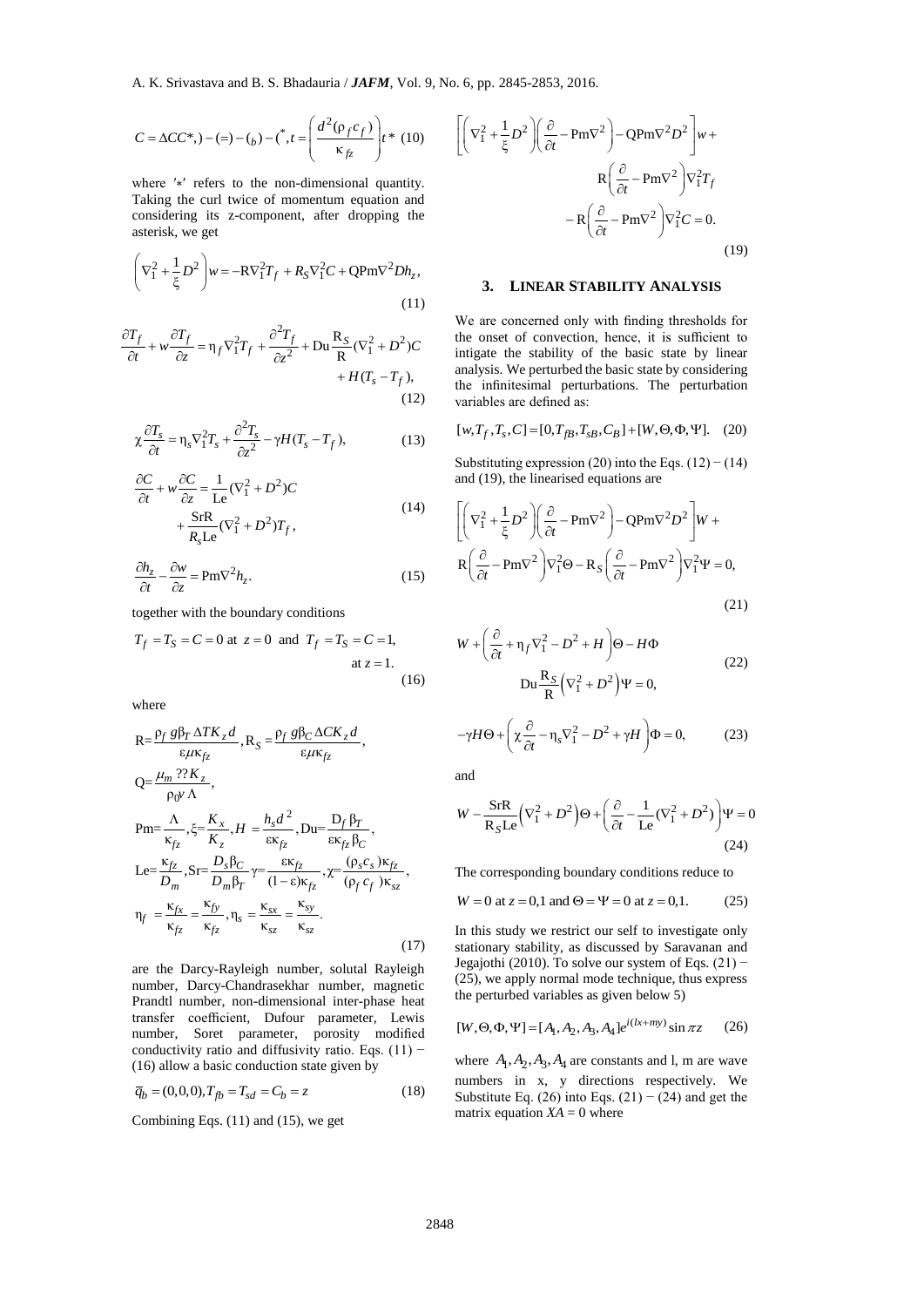$$
X = \begin{pmatrix} a^{2} + \frac{\pi^{2}}{\xi} & a^{2}R & 0 & -a^{2}R_{S} \\ 1 & (\eta_{f}a^{2} + \pi^{2} + H) & -H & Du \frac{R_{S}(a^{2} + \pi^{2})}{R} \\ 0 & -\gamma H & (\eta_{s}a^{2} + \pi^{2} + \gamma H) & 0 \\ 1 & \frac{SrR(a^{2} + \pi^{2})}{R_{S}Le} & 0 & \frac{(a^{2} + \pi^{2})}{Le} \end{pmatrix}
$$
(27)

For a non-trivial solution we have  $Det(X) = 0$ . Thus we get

$$
R = \frac{1}{(1+Sr)}[\text{Du}\lbrace R' - \alpha_5 \rbrace \frac{\alpha Sr}{a^2} + R' \frac{\alpha_2}{\alpha} + \frac{\alpha_2 \alpha_5}{a^2} + \frac{R' \alpha_3 H}{\alpha \alpha_4} + \frac{\alpha_3 \alpha_5 H}{a^2 \alpha_4}].
$$
 (28)

where

$$
R' = R_S Le, \alpha = (\alpha^2 + \pi^2), \alpha_1 = \alpha^2 + \frac{\pi^2}{\xi}, \alpha_2 = \eta_f \alpha^2 + \pi^2, \alpha_3 = \eta_s \alpha^2 + \pi^2, \alpha_4 = \eta_s \alpha^2 + \pi^2 + \gamma H
$$

The minimum value of R in Eq. (28) can be obtained by  $\frac{\partial R}{\partial a} = 0$ .  $\frac{\partial R}{\partial a} = 0$ . However it is difficult to obtain it in

closed form, therefore, we have used the multidimensional Newton-Raphson iteration scheme

as used by Banu and Rees (2002).

When we take  $Q = 0$  and isotropic case, we get

$$
R = \frac{1}{(1+Sr)}[\text{Du}\{\text{R}' - \frac{(\pi^2 + a^2)^2}{a^2}Sr\} + \{R' + \frac{(\pi^2 + a^2)^2}{a^2}\}\{1 + \frac{H}{(\pi^2 + a^2 + \gamma H)}\}]
$$
(29)

same as result of Saravanan and Jegajothi (2010).

#### **4. RESULTS AND DISCUSSIONS**

In this section, we have attempted to built up a picture of how LTNE affects the onset of doublediffusive thermal convection in electrically conducting fluid saturated anisotropic porous medium under cross-diffusion effects. The porous medium is considered as mechanically and thermally anisotropic. We will emphasis only the effects of Darcy-Chandrasekhar number (Q) (magnetic effect), non-dimensional inter-phase heat transfer coefficient (*H*) (LTNE effect), DuFour (Du) and Soret (Sr) effects (cross-diffusion effects) out of several. A comparative study has also been performed on the basis of isotopic and anisotropic effects, crossdiffusion and without crossdiffusion (pure double diffusive) and for different values of Sr and Du.

Since H is a quantity that is not easily measurable, therefore, we take nearly the same set of values of the parameters as taken by Govender and Vadasz (2007). The values of the Q are taken to be very small

due to porous medium. Also due to the nonavailability of accurate experimental values of Sr and Du, it is impossible to proceed to a practical quantitative study of cross-diffusion effects. The results obtained from Eq. (28) have been presented graphically in Figs.  $2 - 15$ .



Initially we consider the neutral stability curves in Figs.  $2 - 5$  and depict the variation of the Rayleigh number R with respect to the wave number a for fixed values of the parameters  $Q = 25.0$ ,  $\eta_f = 1.5$ , *s*  $= 0.1, \xi = 0.5, H = 100.0 \text{ Du} = 0.5, \text{ Sr} = 0.5,$  $R_S = 100.0$ , Le = 2.0 and  $\gamma = 0.5$ , while varying one of the parameters. From the figures we see that initially the value of R is large and decreases on increasing the wave number. It touches the minimum value at some value of a and then increases as the values of *a* increases. The minimum value of R is known as the critical value of Rayleigh number, denoted by  $R_c$ . The corresponding value of the wave number a is known as the critical value of the wave number and is denoted by  $a_c$ .

In Fig. 2, we find the effect of Q on thermal instability. From the figure it is observed that as the value of Q increases, the minimum value of R also increases, thus showing the stabilizing effect on the system. This can be explained for observing the behaviour of magnetic field lines. Increasing the value of Q implies that magnetic field strength permeating the medium is considerably strong. It induces viscosity into fluid, and the magnetic lines are distorted by convection. Then these magnetic lines hinder the growth of disturbances leading to the delay in onset of instability.

In Fig. 3, we investigate the effect of variation of dimensionless inter phase heat transfer coefficient (*H*) on the onset of convection. We observed that as *H* increases the minimum value of R increases thus the system becomes more stable. To explain this: if

we increases the value of 
$$
H = \frac{h_s d^2}{\varepsilon \kappa_{fz}}
$$
, only the value

of inter phase heat transfer coefficient  $h<sub>s</sub>$  increases as d,  $\varepsilon$  and  $\kappa_f$  are used in fixed parameters. That indicates heat transfer between solid and fluid is increases (maximum heat involve in transferring not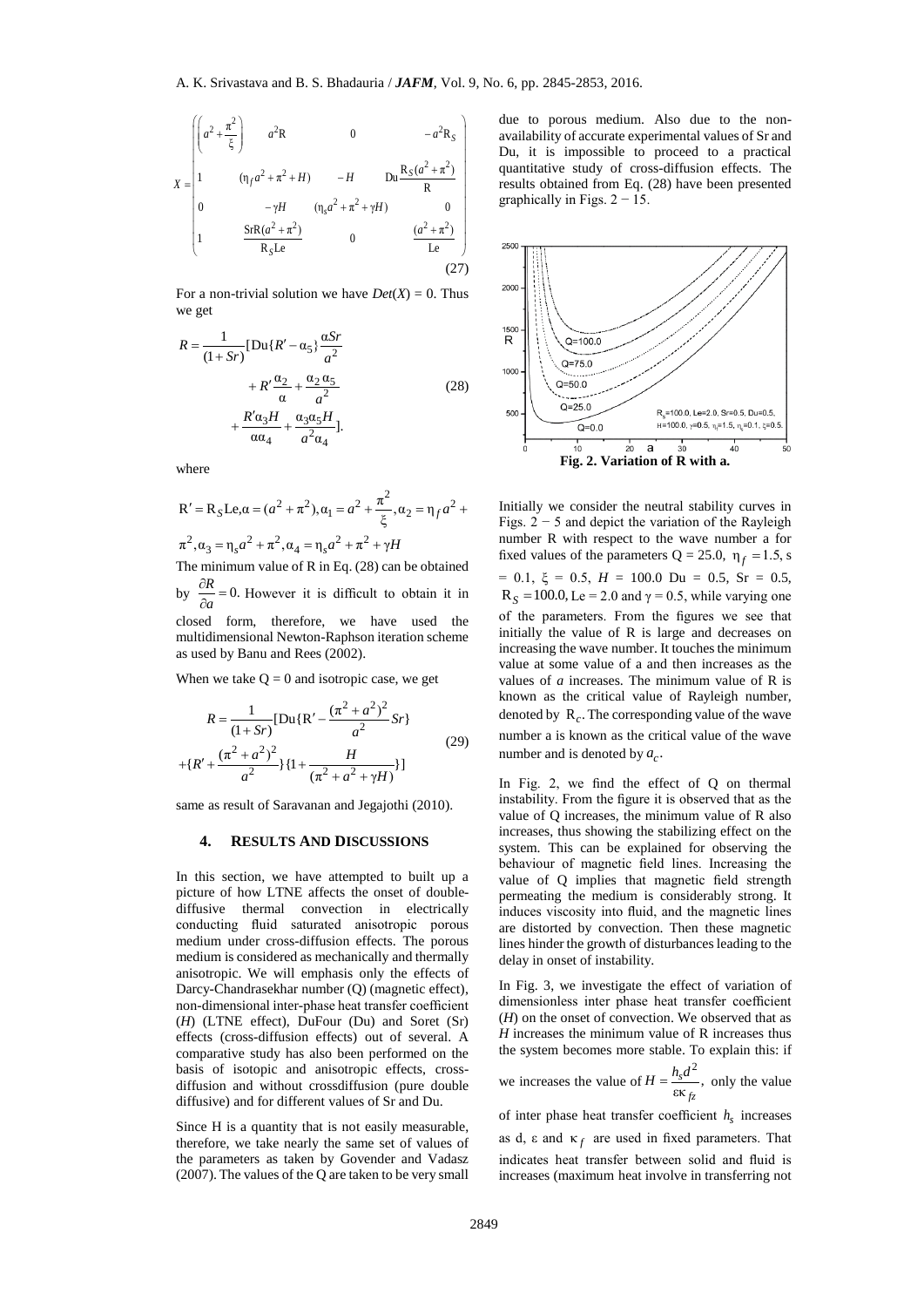in convection), therefore delay the onset of convection.



In Fig. 4, we show the effect of Soret parameter (Sr). It is observed that on increasing the value of Sr, decreasing the minimum (critical) value of R, thus destabilizes the system. It is also remarkable that maximum stability obtained for negative value of Sr. It can be explain as: positive Sr means solute diffuse towards cooler plates, whereas negative Sr represents that solute diffuse towards hotter plate. Therefore negative Sr opposes the convection and delay the onset of convection.

In Fig. 5, we considered the effect of DuFour parameter Du. We find that critical value of Rayleigh number  $(R<sub>c</sub>)$  increases on increasing the values of Du, thus making the system stable.



Now we consider the Figs.  $6 - 11$ , and depict the variation of  $\mathbf{R}_c$  and the corresponding  $\alpha_c$  with respect to the inter-phase heat transfer coefficient H for the fixed values of the parameters  $Q = 25.0$ ,  $\eta_f = 1.5$ ,  $\eta_s = 0.1$ ,  $\xi = 0.5$ ,  $Du = 0.5$ ,  $Sr = 0.5$ ,  $R_S = 100.0$ , Le = 2.0 and  $\gamma = 0.5$ , while varying one of the parameters. From these figures we observe that initially when *H* is small the value of  $R_c$  is also small, increases for intermediate values of *H* and then becomes constant as the values of *H* increased further. Figs. 6 and 10, depict the effects of Q and Du respectively, on thermal instability. It is observed from the figures that on increasing Q and Du, the value of  $\mathbf{R}_c$  increases, thus stabilizing the system. Further from Fig. 8 we find that on increasing Sr the value of  $R_c$  decreases. This shows that increase in the value of Sr makes the system unstable. From the Figs. 7, 9, and 11, we find that initially when *H* is small  $\alpha_c$  is also small. At some particular value of  $H$ we see that  $a_c$  takes on a maximum value and then decreases and becomes constant at very large values of H. From Fig. 7, which depicts the effect of Q on magneto-convection, we find that value of  $\alpha$ increases on increasing Q. However from Figs. 9 and 11 having same patterns, which show the effect of Sr and Du on thermal instability of the system, we observed that initially ac increases on decreasing Sr and Du, attains its maxi-mum values at some H and then decreases on increasing Sr and Du respectively. To understand the above phenomena, we can recall the physics of inter phase heat transfer coefficient. It states that for small values (i.e.  $H \rightarrow 0$ ) and large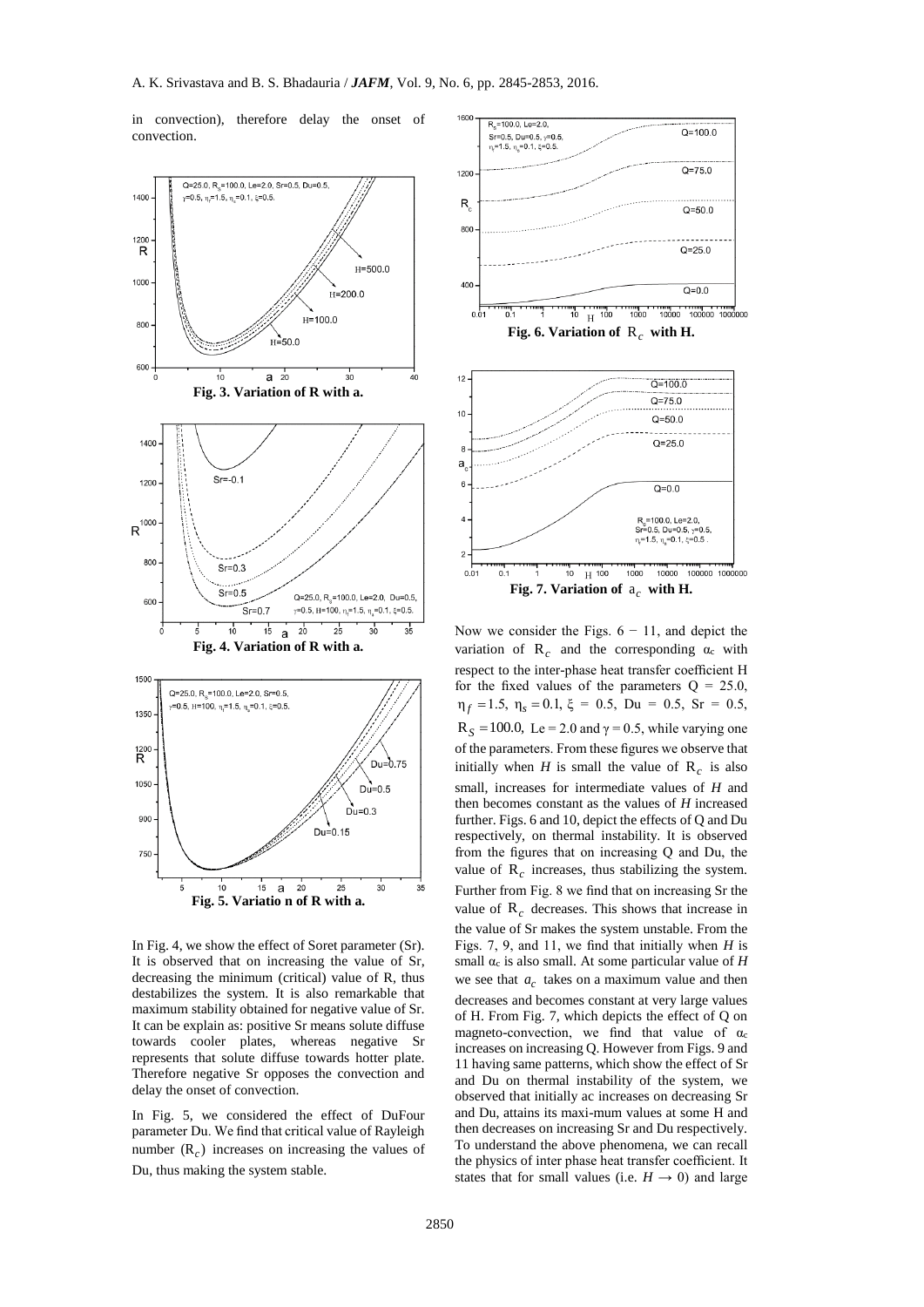values (i.e.  $H \rightarrow \infty$ ) of *H* system behaves like closed to local thermal equilibrium (CLTE) not to LTNE. A simple physics involve behind this, when *H* is small that indicates that heat transfer between solid and fluid is so small that it cannot influence the convection. Similarly when H is very large, heat transfer between solid and fluid is going to negligible and cannot influence the convection. So that we can see the effect of LTNE only for intermediate value of *H*.



**Fig. 10. Variation of**  $R_c$  with  $a_c$ .

Now in upcoming figures, we are going to discuss a comparative study between different conditions as isotropic (mechanical as well as thermal) and anisotropic porous medium, cross diffusion and without cross diffusion and in last for different values of Du and Sr.



In Figs. 12 and 13, we compare the results of isotropic and anisotropic cases with the help of graphs. In Fig. 12, mechanical anisotropic and thermal isotropic cases are considered. From the figure, it is clear that as mechanical anisotropic parameter  $(\xi)$  increases from 0.5 to 1.5, the value of critical Rayleigh number decreases and thus destabilize the system. We represent our study as isotropic case ( $\xi$ = 1) and anisotropic case ( $\xi$  < 1) and  $(\xi > 1)$ . To understand the phenomena, we recall definition of  $\xi = \frac{k_x}{l}$ . *k*  $\frac{k_x}{k_z}$ . As  $k_z$  is used in other fixed

*z*

#### parameters, so kz

increasing ξ from 1 means increasing the value of  $k_x(k_x > k_z)$  that is flow permeability is more in horizontal direction than vertical and similarly if the value of ξ decreases from 1, decreasing the value of  $k_x(k_x < k_z)$ . From figure, system is most stable at = 0.5, then for  $\xi = 1.0$  and least stable at  $\xi = 1.5$ . When  $\xi$  < 1, horizontal permeability is smaller and slow down horizontal motion thus conduction solution is stabilized. Whereas when ξ > 1, horizontal permeability is larger and enhance horizontal motion thus conduction solution is destabilized.

In Fig. 13, we compare the stability criteria for mechanical isotropic and thermal anisotropic porous medium. The study based on the results for three conditions (i) when thermal conductivity for solid is greater than fluid i.e.  $(\eta_s > \eta_f)$ , *(ii)* isotropic case  $(\eta_s = \eta_f)$  and (iii) when  $\eta_s < \eta_f$ . It is clear from figure that system is most stable for condition (i)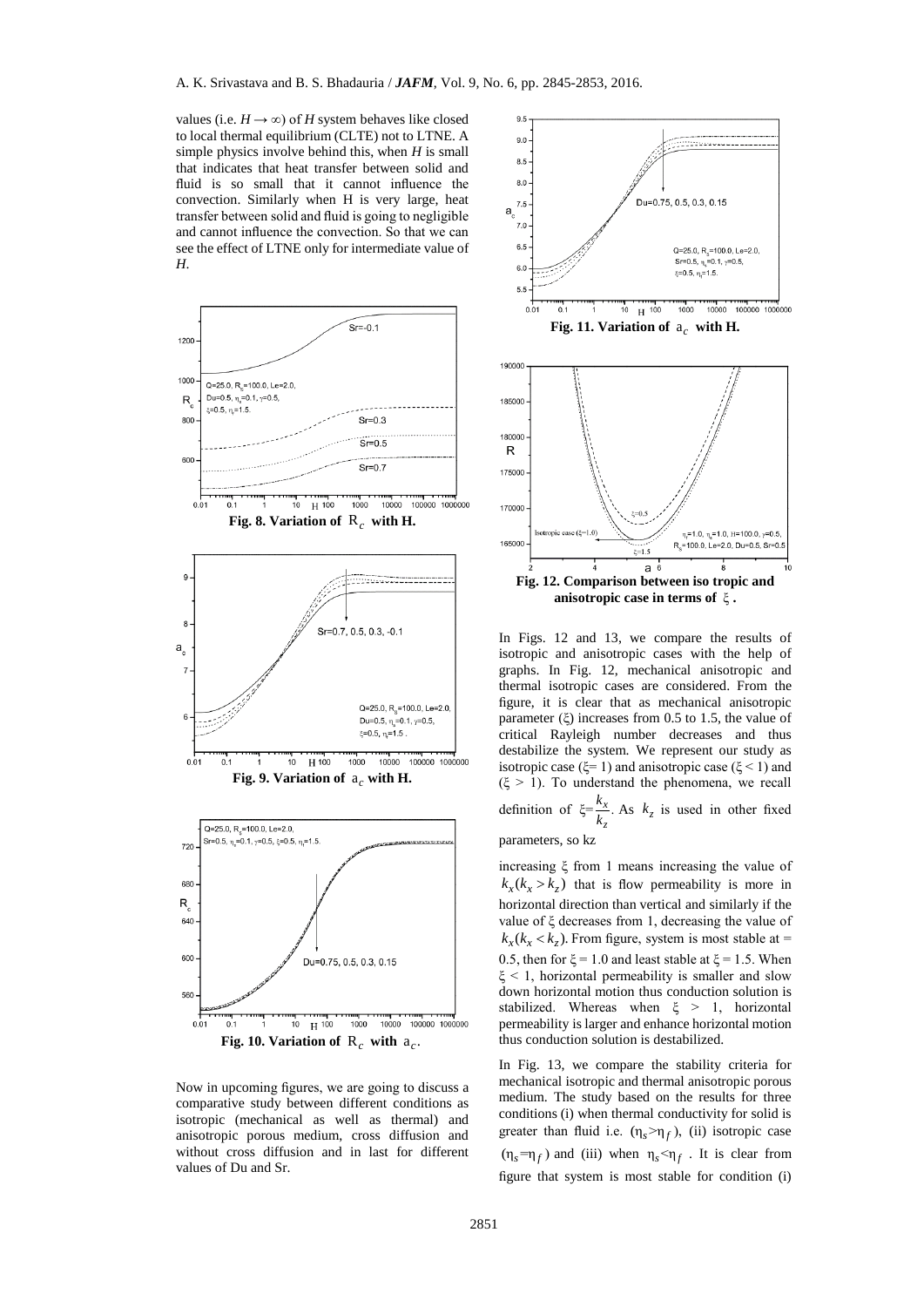(maximum value of the  $R_c$ ) and least stable for condition (iii) (minimum value of the  $\mathbf{R}_c$ ). This behaviour of system is explained as: if thermal conductivity of solid is more than fluid then most of the heat transfer in solid and delay onset of convection. Whereas when conductivity of fluid is more than solid, it enhance the onset of convection.



**Fig. 15. Comparison of**  R*c* **for different cases related with value of Du and Sr.**

In Fig. 14, we compare the results for two conditions (i) with cross-diffusion  $(Sr = 0.5, Du = 0.5)$  and (ii) without cross-diffusion  $(Sr = 0,Du = 0)$  that is purely double-diffusive convection. It is observed from figure that system is more stable for purely doublediffusion effect than with diffusion effect. The reason of this behaviour is explained as: we

considered the positive Sr and we mentioned above that has destabilizing effect. It is also well known fact that the effect of Du on onset of convection in porous media is negligible in comparison to Sr.

In Fig. 15, we considered different conditions related to the values of Sr and Du. We conclude from

figure that 
$$
R_{c(Soret+,Dufor+)} < R_{c(Soret+)} < R_{c(Soret+)}
$$
  $\langle R_{c(Soret-,Dufor+)} < R_{c(nocross-diffusion)} < R_{c(Dufour+)} < R_{c(Soret-,Dufour+)} <$ 

$$
\mathbf{R}_{c(Soret-,Dufor+)} < \mathbf{R}_{c(nocross-diffusion)}
$$

$$
R_{c(Dufour+)} < R_{c(Soret-,Dufour+)} <
$$

 $R_{c(Soret-,Dufour-)}$ , thus for fixed value of other parameters, positive Sr and positive Du highly destabilize the system where as negative Sr and negative Du stabilize the system. These patterns of our results are similar to those obtained by Saravanan and Jegajothi (2010).

#### **5. CONCLUSIONS**

In the present article, linear stability analysis is performed to investigate the LTNE effect on finger type double-diffusive, magneto-convection in an anisotropic porous medium, heated and salted from above. The Darcy model is used for the momentum equation. We divided our study into two parts. In first part, we studied the effect of main controlling parameters in  $R - a$  and  $R_c / a_c - \log H$  planes. Whereas in second part, we illustrated a comparative study between different cases and conditions.

From the first part, following conclusions are drawn:

- The main controlling parameter Q, which represents the effect of magnetic field on the onset of convection, strengthening the stability of system.
- Inter-phase heat transfer coefficients (H) and DuFour parameter (Du) stabilize the system that is delay the onset of convection.
- Soret parameter (Sr) destabilizes the system, i. e. enhance the onset of convection, and system is most stable for negative value of Sr.
- From  $R_c log H$  plane, we conclude that for  $H \rightarrow 0$  and  $H \rightarrow \infty$ , system behaves like CLTE than LTNE, whereas for intermediate values of H, the effect of LTNE is reasonable.

From the second part, the conclusions are:

- We compared the results of mechanical anisotropic and thermally isotropic case and find the stability criteria as, most stable for  $\xi$  < 1 then for  $\xi = 1$  (isotropic case) and least stable for  $\xi > 1$ .
- We also compared the results of thermally anisotropic and mechanically isotropic case and conclude stability criteria as: most stable when  $\eta_s > \eta_f$  then  $\eta_s = \eta_f$  and least stable  $η_s < η_f$ .
- It is observed that system is more stable for pure double diffusive convection than with